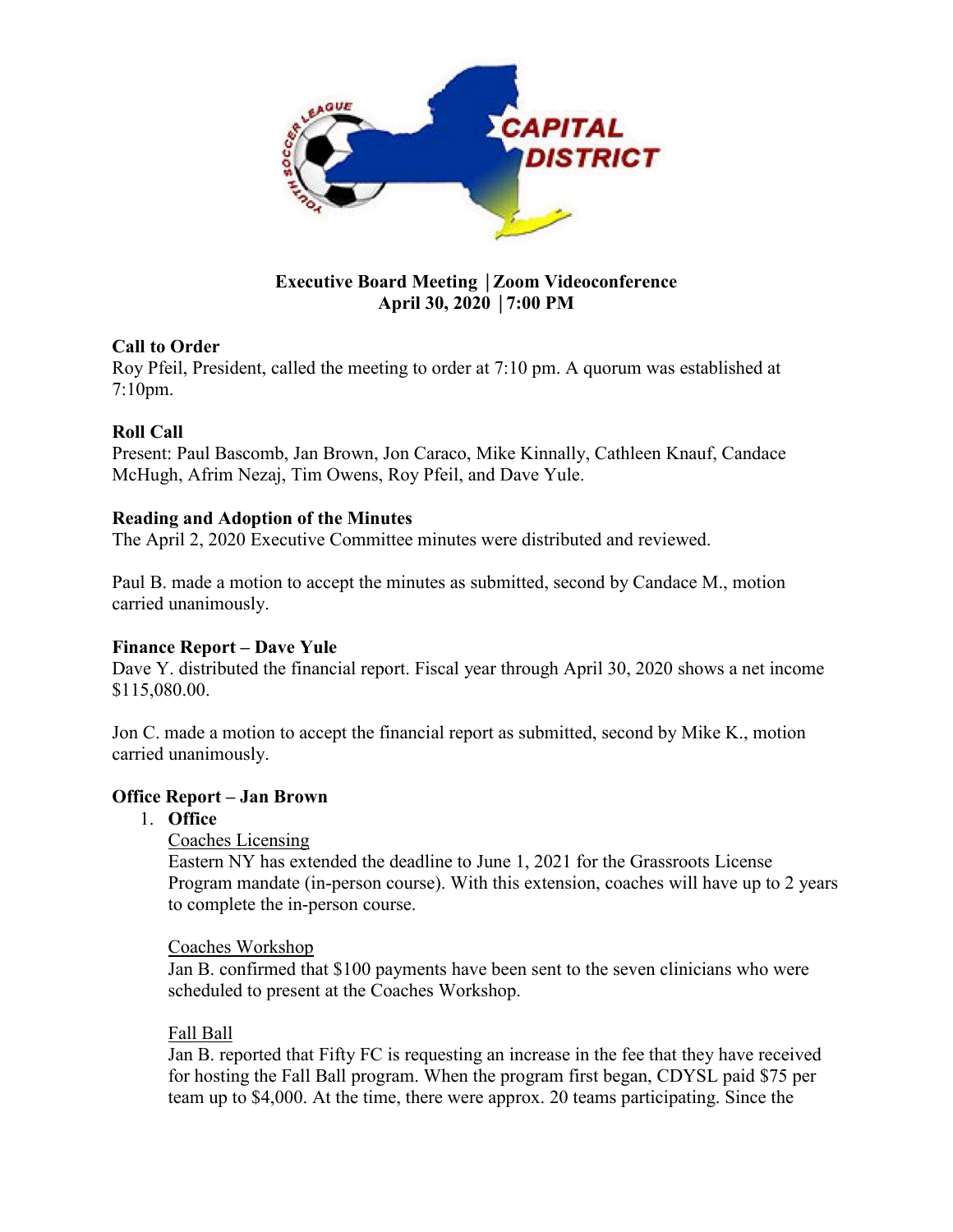program has grown significantly to approx. 110 teams, Fifty FC said that the wear-andtear on the fields and equipment is significant. Fifty FC said that the \$4000 that they receive from CDYSL along with approx. \$3600 in concession profit does not cover their expenses of over \$11,000, therefore Fifty FC is requesting an increase to \$10,000 or \$75 per team with no maximum (\$8,250 for 110 teams).

#### Fines & Fees

Jan B. reported that fines/fees due are currently \$12,083, which have put some clubs in not good standing. Tim O. said that this is a rough time for clubs, and that maybe these fees can be evaluated on a case-by-case basis to see if some of them can be waived. Jan B. clarified that all the fees were assessed prior to the COVID-19 pandemic. Jan B. also said that we could forgive CDYSL fees, but would not be authorized to forgive Eastern NY fines/fees.

Roy P. spoke with Richie Christiano, President of Eastern NY, and Richie is proposing reimbursing leagues for all registration fees since March  $1<sup>st</sup>$ , which accounts for about \$15,000 reimbursement for CDYSL. Registrations prior to March 1<sup>st</sup> have already been sent to the Federation and therefore can't be reimbursed. Also, Jan B. clarified that there are 26 teams that haven't been processed yet by the office due to missing information (coaches licenses, etc.).

Tim O. said that it is important that we get all the teams counted with Eastern NY (whether or not they have been processed), as those registration numbers mater for voting power with Eastern NY's AGM. Roy P. clarified that if any games are played, CDYSL will not receive any money back from Eastern NY. Tim O. said as long as the players have been processed, even if the team is being held, they need to be sent to Eastern NY so CDYSL can get the most voting power possible.

#### Membership

Jan B. reported that she has been in preliminary discussions with two clubs that have requested information regarding membership with CDYSL.

Paul B. asked who the cubs are? Jan B. said one is in Saratoga County in which 2 clubs are hoping to merge.

#### **Office**

Jan B. reported that her and Jenny are still working from home during the NY Pause. They are continuing to work with the new scheduling program and fixing bugs in the program.

#### **Committee Reports:**

- 1. **Rules – Tim Owens** No report.
- **2. Scholarship – Candace M.** No report.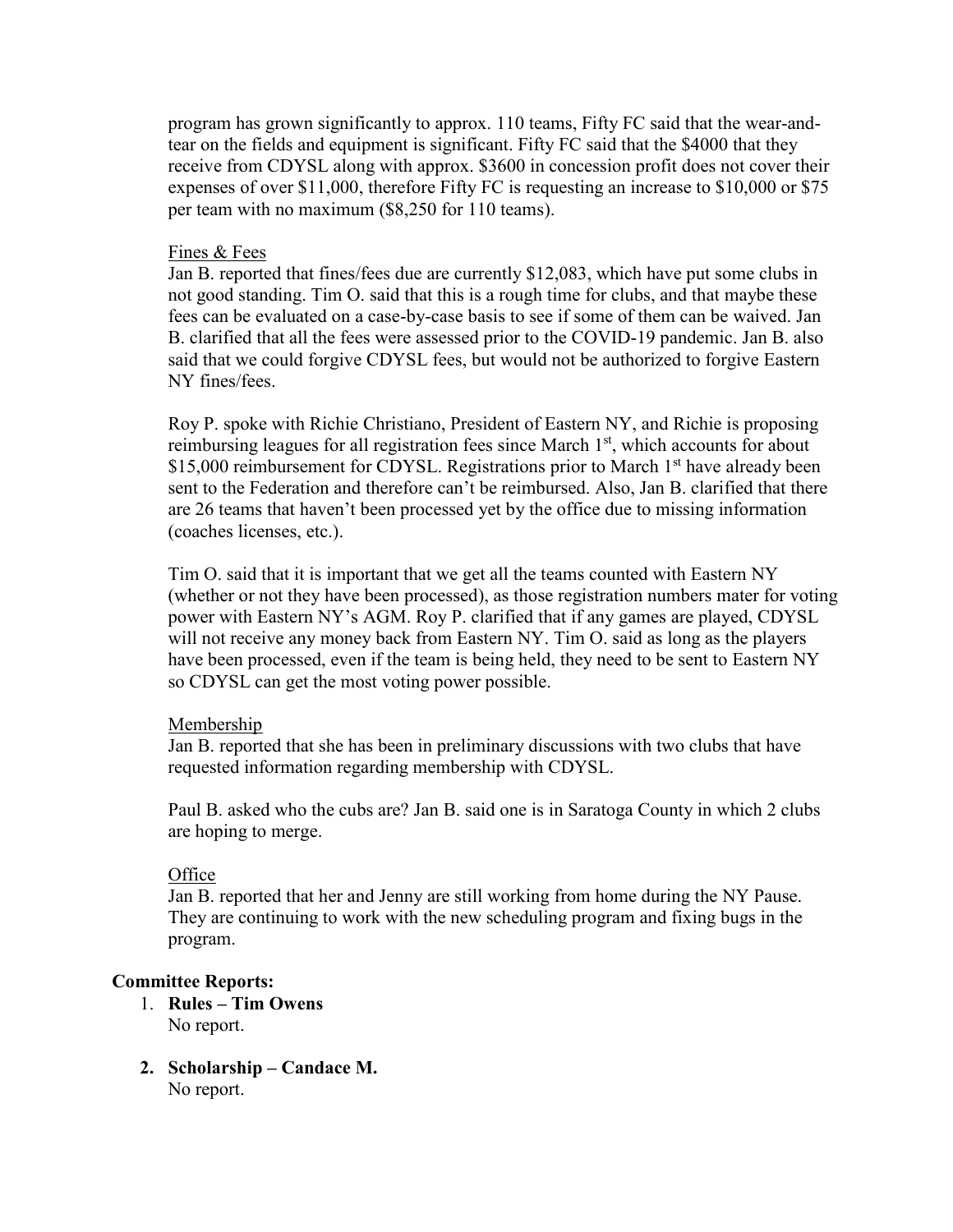## **3. Finance – Dave Yule**

No report.

### **4. Games – Paul Bascomb**

Paul B. said if the Spring League is cancelled, he suggested have Jan B. input some scenarios into the new scheduling program to make sure it is working properly.

Jan B. mentioned that the Bylaw's state that games must be done by July 15<sup>th</sup>.

- **5. Membership/Nominations – Afrim Nezaj** No report.
- **6. Executive**  No report.
- **7. Registrations – Jan Brown** No report.
- **8. Zero Tolerance – Dave Yule & Paul Bascomb**  No report.
- **9. Arbitration/Appeals – Dave Yule** No report.

### **Special Committees**

- **1. Programs – Roy Pfeil**
	- **a. Coaching Education – Roy Pfeil** All coaching courses have been canceled.
	- **b. ODP Program – Roy Pfeil** ODP has been doing online presentation.
	- **c. Exceptional Senior Showcase** No report.
	- **d. TOP Soccer** No report.
	- **e. Coaches Workshop** See Unfinished Business.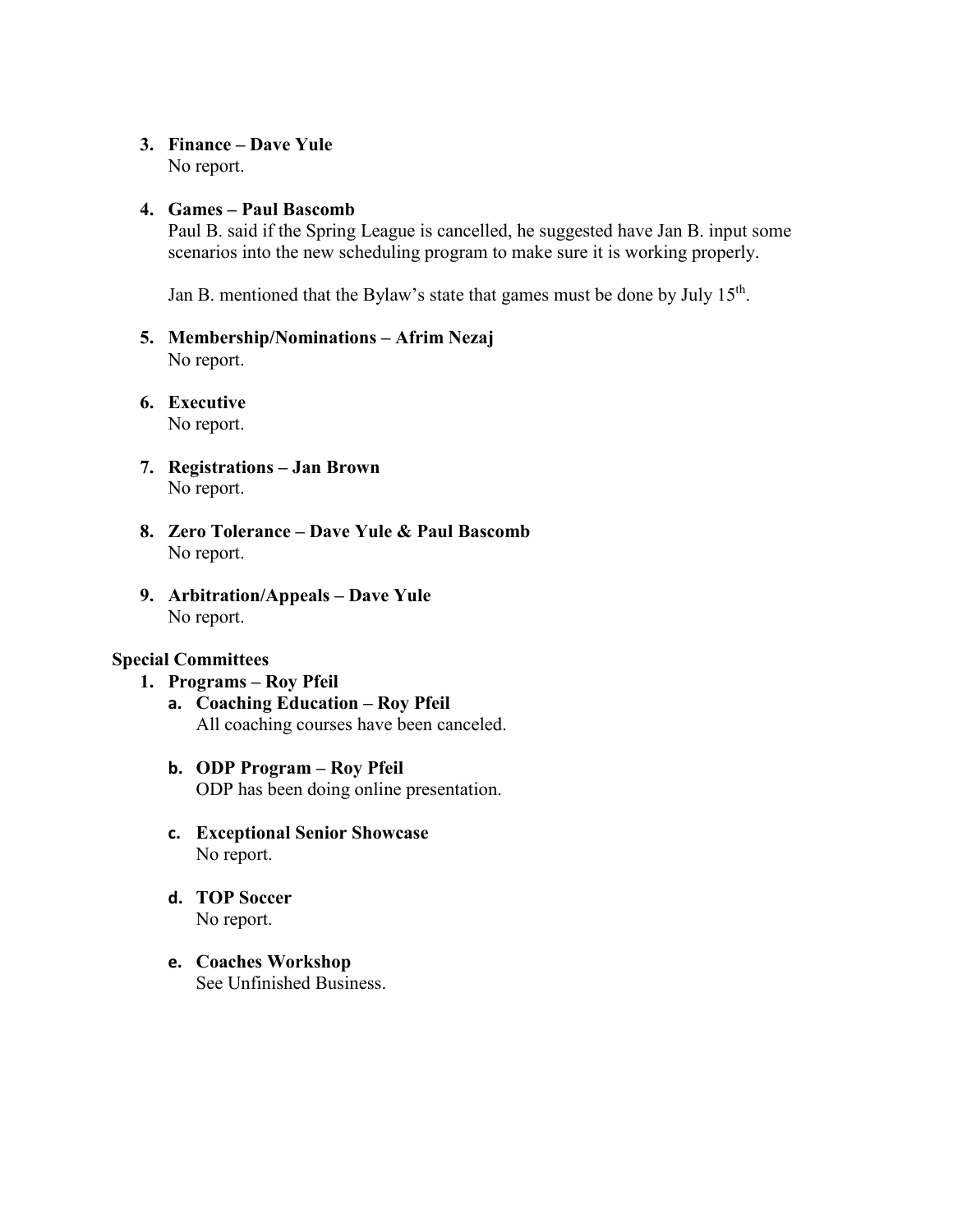### **Unfinished Business**

### **1. Spring League Program**

Mike K. asked what East Hudson has decided to do about their Spring season. Roy P. said a decision will be announced next Monday, but he believes the season will be cancelled.

Mike K. reported that Long Island has canceled their Spring season. Mike K. wondered if Western NY has made a decision about their Spring season. Cathy K. said that the Governor will be announcing a decision tomorrow regarding when schools will be allowed to open.

Cathy K. said that she received an email that Massachusetts and Vermont Soccer tournaments are still scheduled. If CDYSL teams choose to participate, CDYSL will need to process their passes. Paul B. asked if we processed passes, would CDYSL lose the possible reimbursement from Eastern NY.

Mike K. asked if the Executive Committee should decide if the Spring league should be cancelled at this meeting, or wait till the Governor's decision tomorrow. Roy P. mentioned that the committee could have the Board of Directors decide next Thursday. Cathy K. suggested asking for the Board of Directors input, and then have the Executive Committee make a final decision.

Mike K. suggested a quick Executive Committee meeting next Tuesday or Wednesday to create a recommendation for the Board of Directors, and then present it to the Board of Directors on Thursday for their vote.

Jan B. said when Long Island canceled their Spring season, the had created a round table with stakeholders within their league to make a final decision. Therefore, she suggested asking board members for their input next Thursday, and then have the Executive Board make a final decision after the Thursday meeting. If the Governor keeps schools and parks closed, then we will be forced to cancel the season.

Cathy K. requested a preliminary vote on canceling the Spring league, just to see where everyone stands:

- Cancel the season: Roy P., Paul B., Cathleen K., Mike K., Afrim,N., Jon C., Tim O., and Candace M.
- Wait to decide: Dave Y.

Paul B. suggested Jan B. send an email to club presidents to see if they want to consider playing the Spring league. Mike K. disagreed, and suggested waiting to see what the Governor says tomorrow.

The committee decided to meet next Tuesday to make a recommendation to the Board of Directors next Thursday.

Roy P. said that we will also decide how to proceed with Fall ball and the AGM.